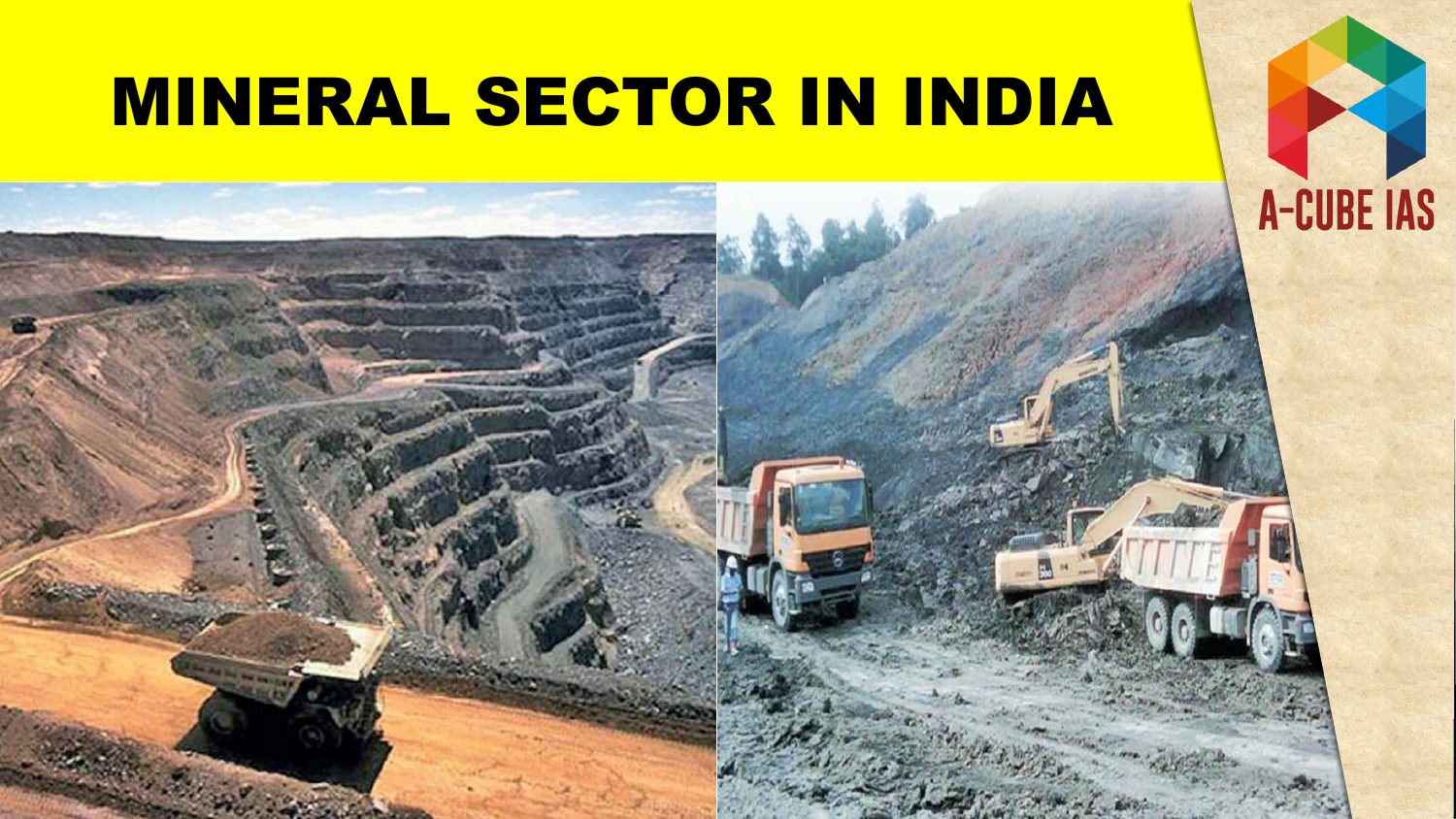In India, the minerals are classified as minor minerals and major minerals.

- Minor Minerals: means building stones, gravel, ordinary clay, ordinary sand other than sand used for prescribed purposes, and any other mineral which the Central Government may, by notification in  $\setminus$ the Official Gazette, declare to be a minor mineral.
- \* The word "minerals" includes all minerals except mineral oils- natural gas and petroleum.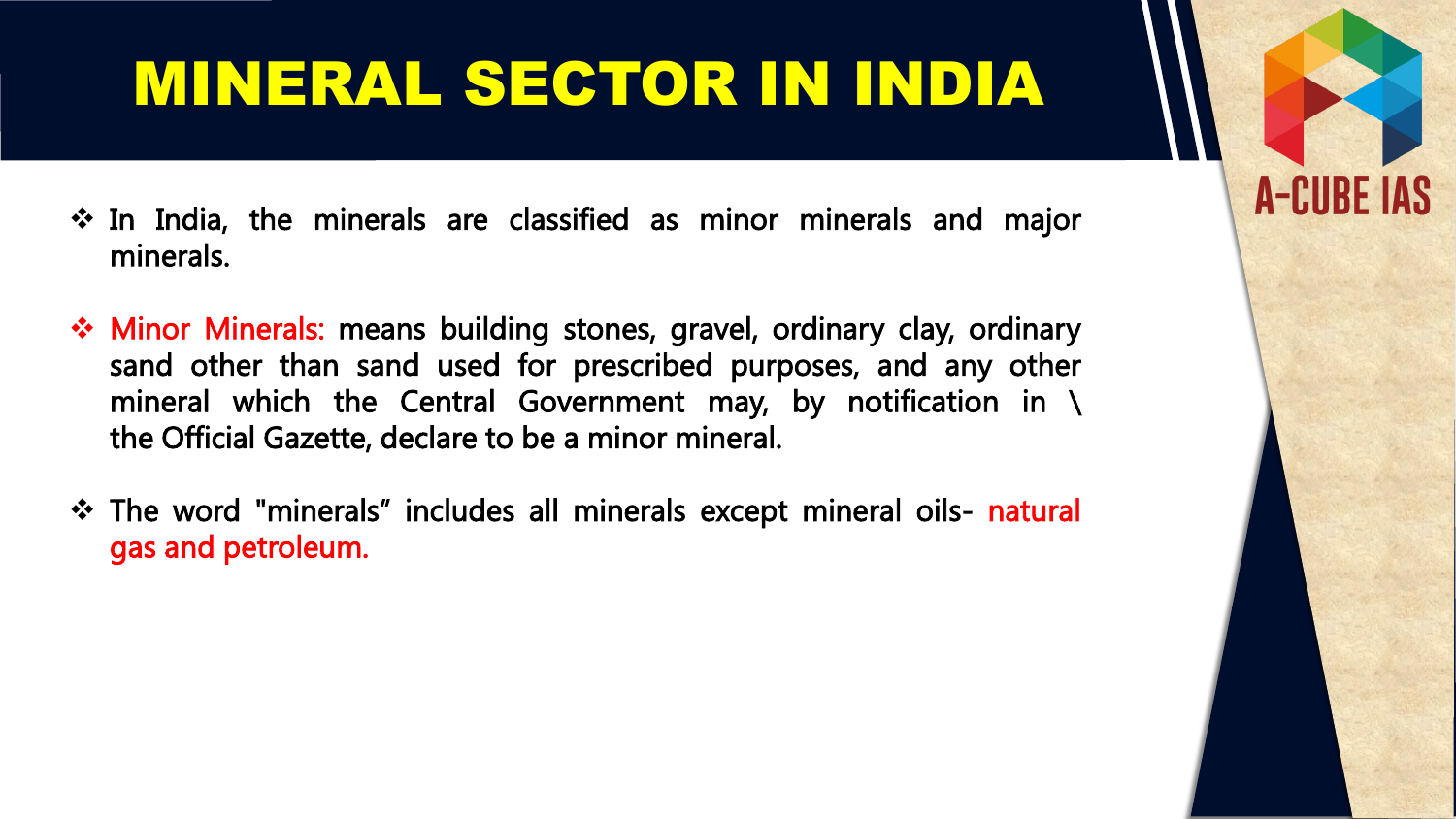Major minerals are those specified in the first schedule appended in the Mines and Minerals (Development and Regulation) Act, 1957 (MMDR Act 1957) and the common major minerals are Lignite, Coal, Uranium, iron ore, gold etc.

- It may be noted that there is no official definition for "major minerals" in the MMDR Act. Hence, whatever is not declared as a "minor mineral" may be treated as the major mineral.
- The major-minor classification has nothing to do with the quantum /availability of these minerals, though it is correlated with the relative value of these minerals.
- Further, this classification is based more on their end use, rather than level of production, level of mechanization, export and import etc.- Eg. Sand can be a major mineral or a minor mineral depending on where it is used; same is the case for limestone.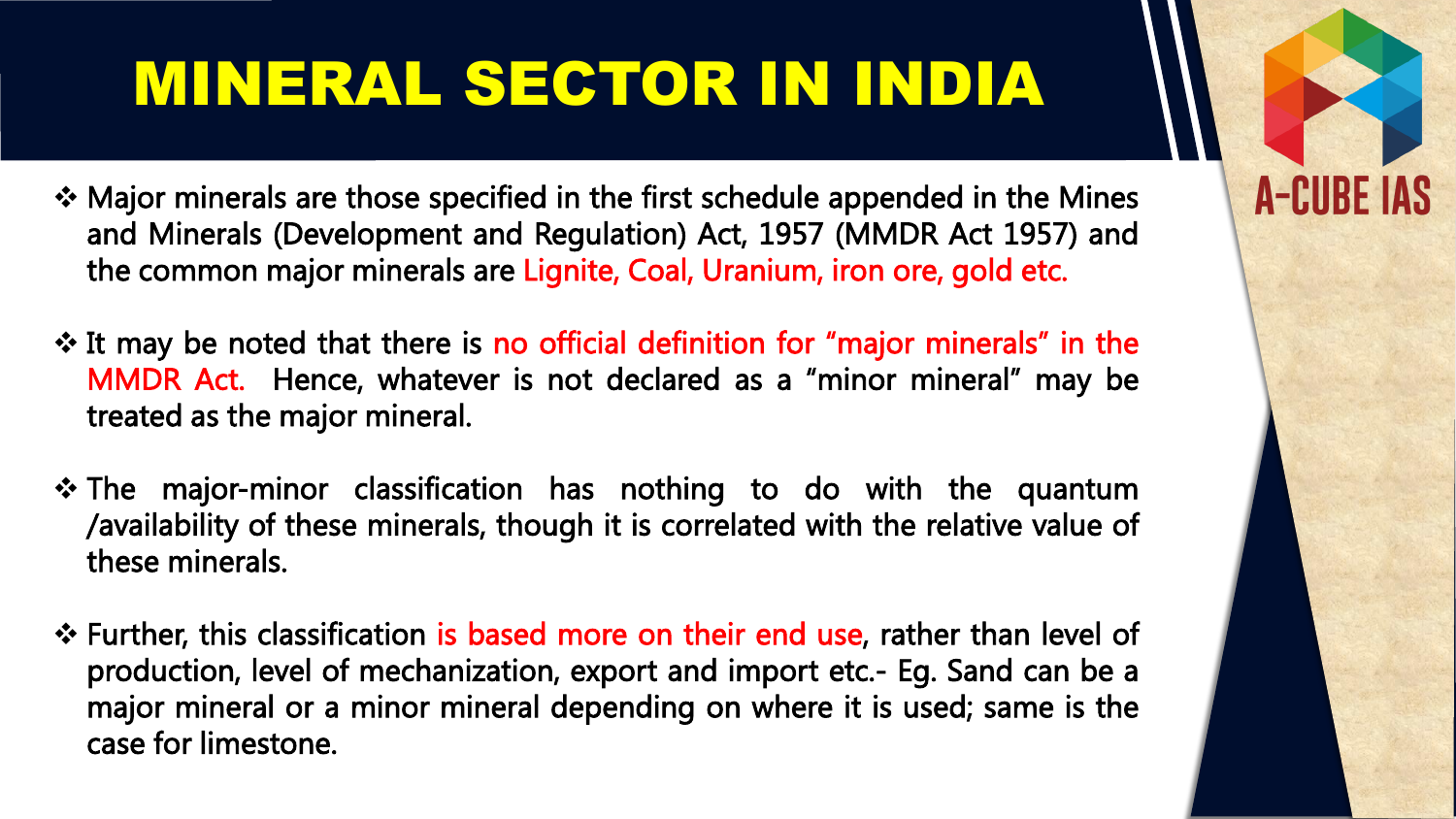India produces as many as 95 minerals, which includes 4 fuel, 10 metallic, 23 non-metallic, 3 atomic and 55 minor minerals (including building and other materials).

- The central government has the power to notify "minor minerals" under section 3 (e) of the MMDR Act, 1957.
- On the other hand, as per Section 15 of the MMDR Act, 1957 State Governments have complete powers for making Rules for grant of concessions in respect of extraction of minor minerals and levy and collection of royalty on minor minerals.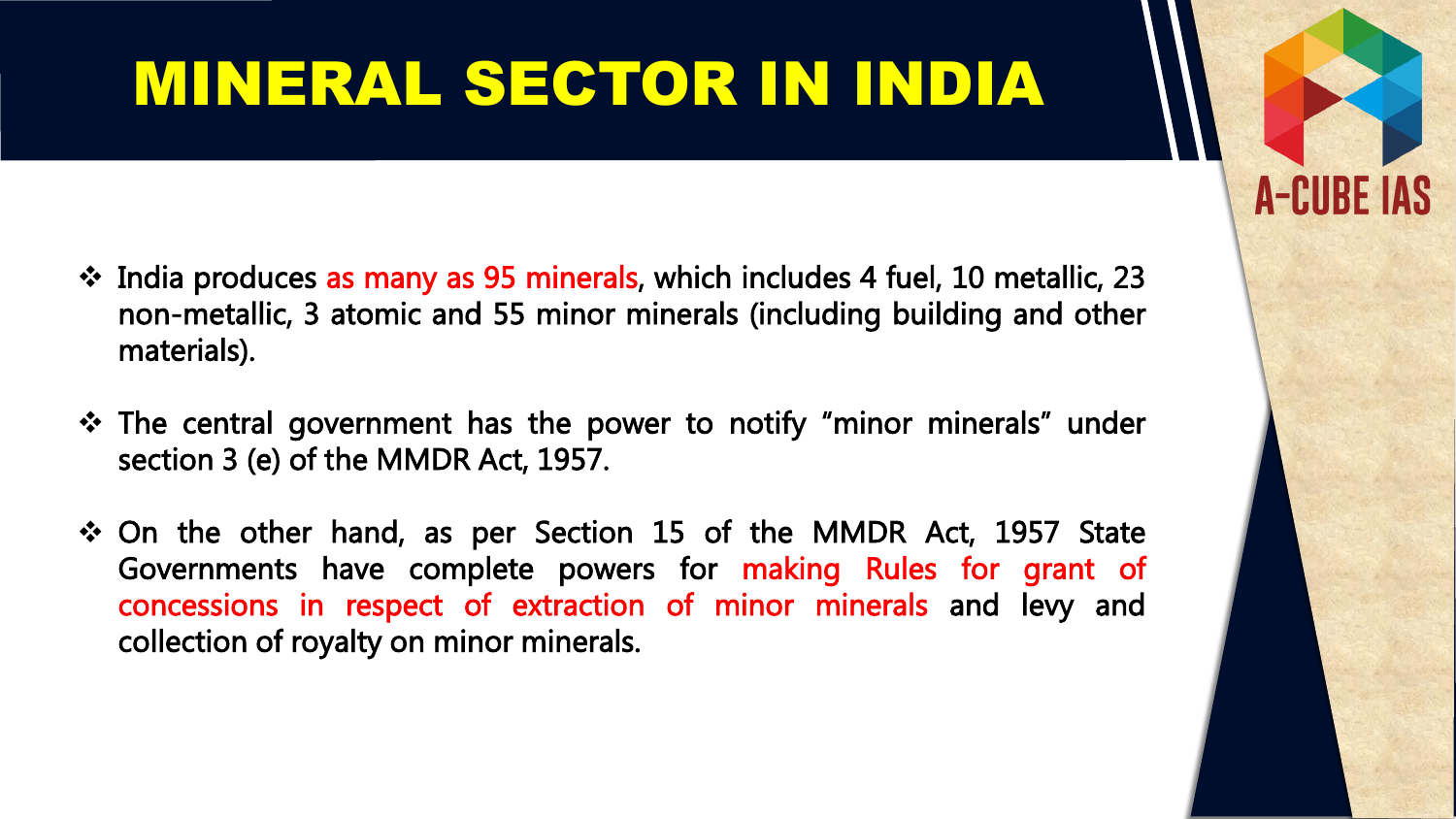In addition to the minor minerals specified in Section 3(e) of the MMDR Act, the Central Government has declared the following minerals as minor minerals:

- **❖ Boulder,**
- ❖ Shingle,
- Chalcedony pebbles used for ball mill purposes only,
- Lime shell, kankar and limestone used in kilns for manufacture of lime used as building material,
- **❖ Murrum,**
- Brick-earth,
- Fuller's earth,
- ❖ Bentonite,
- ❖ Road metal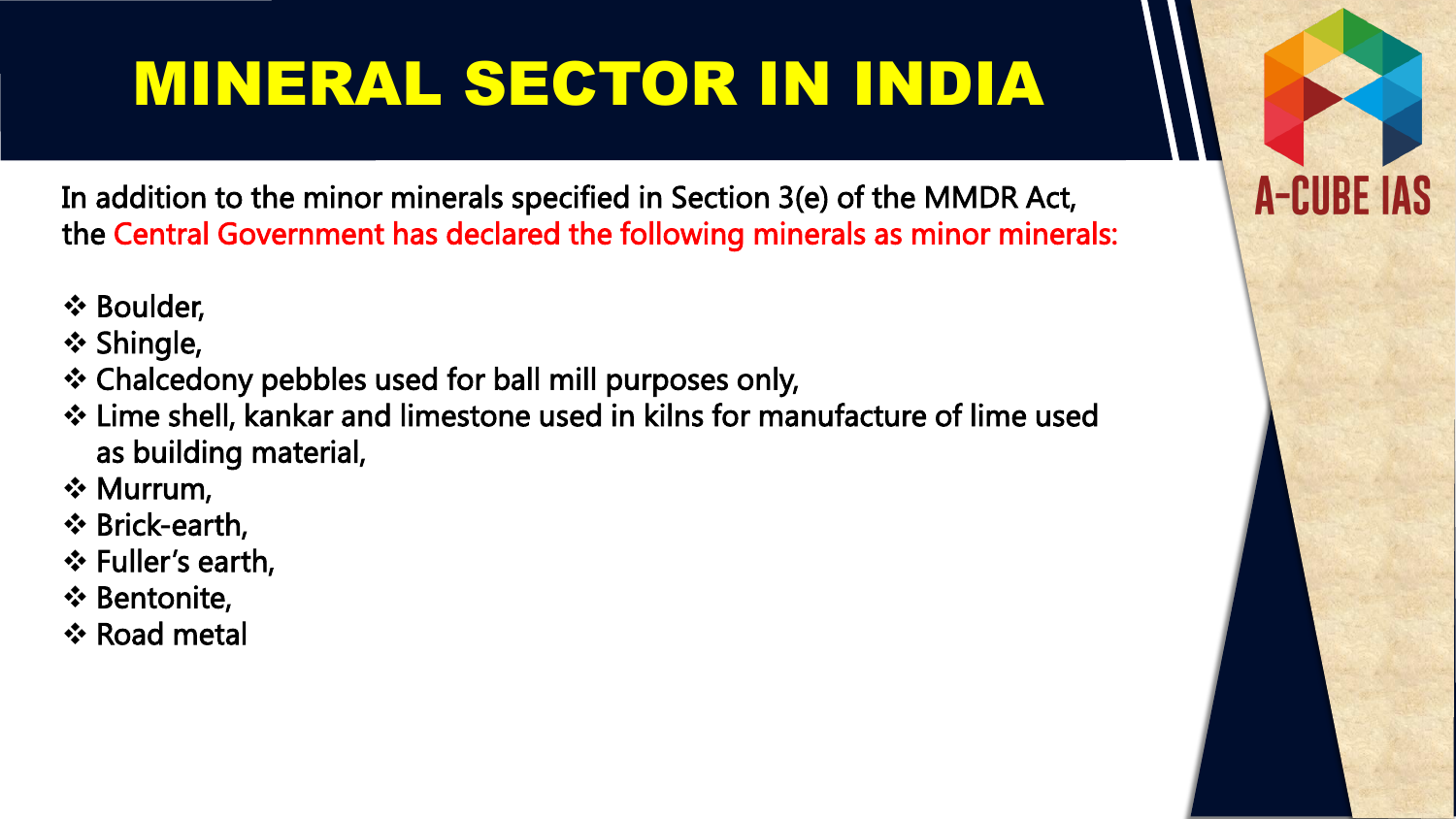- **❖ Reh-matti,**
- ❖ Slate and shale when used for building material,
- **☆ Marble,**
- ❖ Stone used for making household utensils,
- Quartzite and sandstone when used for purposes of building or for making road metal and household utensils,
- **❖ Saltpeter and**
- Ordinary earth (used or filling or leveling purposes in construction or embankments, roads, railways, building).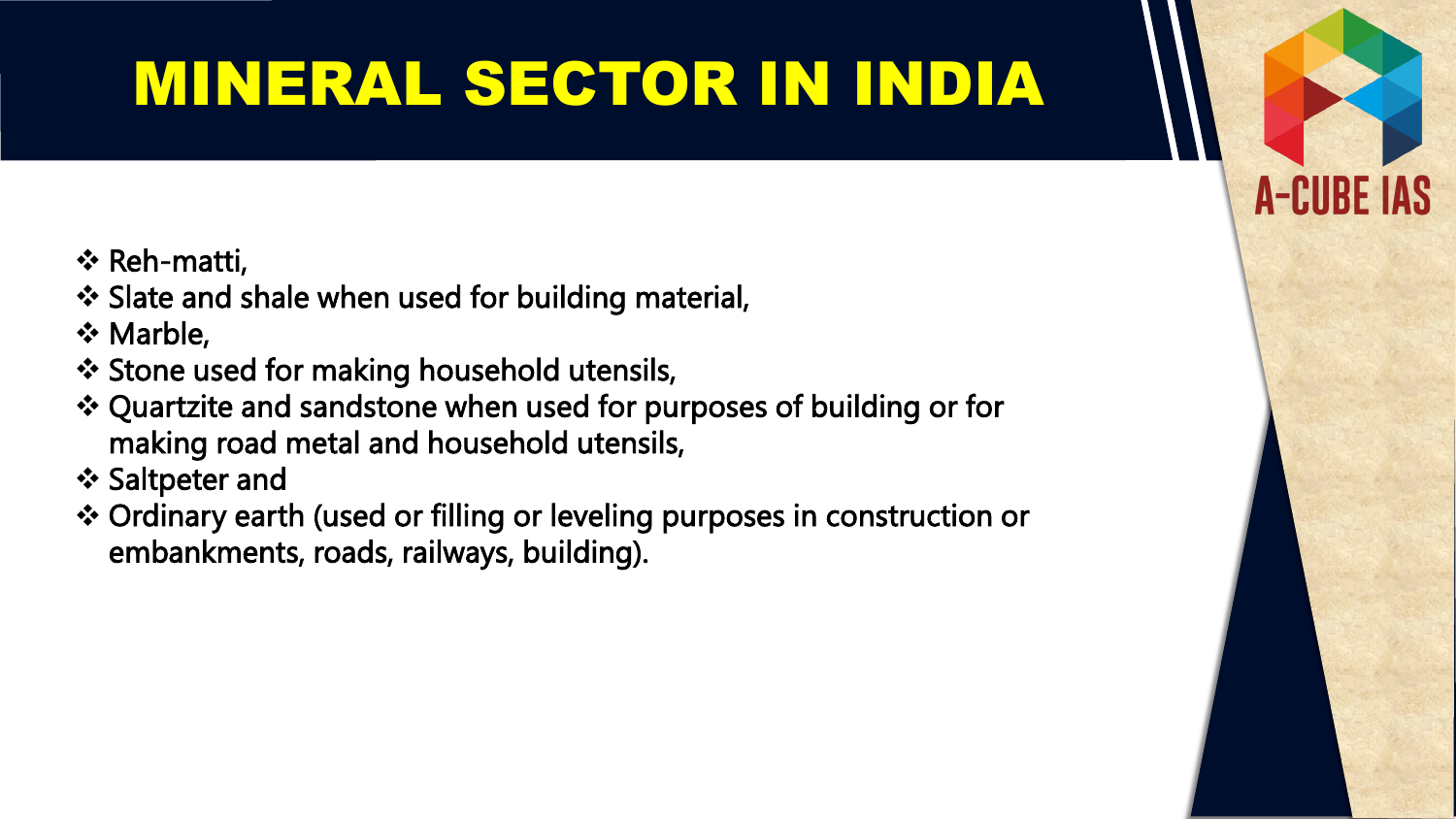**A-CUBE IAS** 

Further, Ministry of Mines, on 10 February 2015, notified 31 additional minerals, hitherto under the list of major minerals, as minor minerals. These 31 minerals account for over 55% of the total number of leases and nearly 60% of total leased area. This was done with the intention to "devolve more power to the States, and consequently, expedite the process of mineral development in the country". The 31 additional minerals notified as minor minerals are:

- ❖ Agate;
- ❖ Ball Clay;
- Barytes;
- ❖ Calcareous Sand;
- **❖** Calcite;
- Chalk;
- China Clay;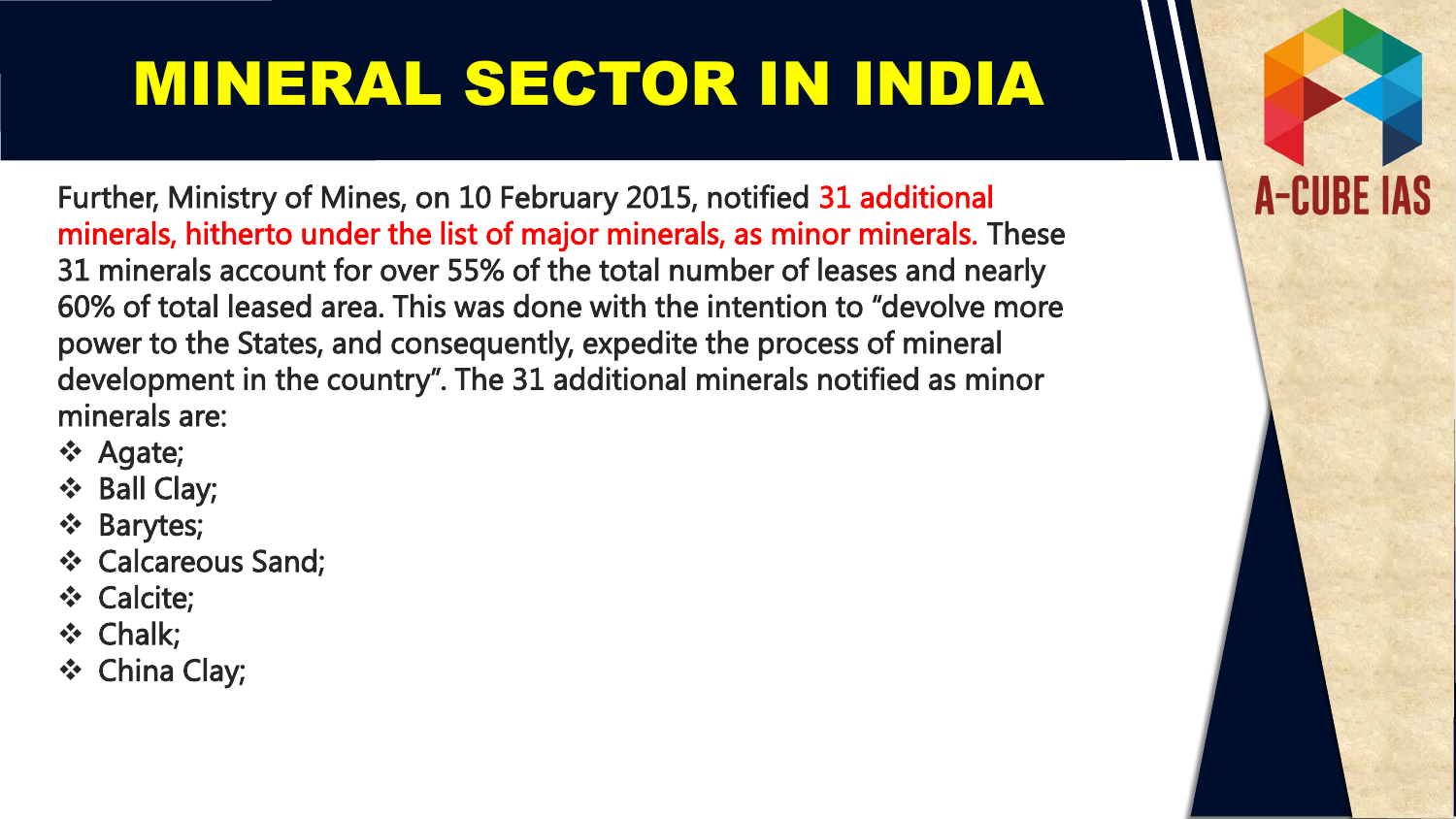- Clay (Others);
- **❖ Corundum;**
- **❖ Diaspore;**
- **❖ Dolomite;**
- Dunite/pyroxenite;
- **❖ Felsite;**
- Felspar;
- **❖ Fireclay;**
- ❖ Fuschite Quartzite;
- Gypsum;
- Jasper;
- ❖ Kaolin;
- Laterite;
- Limekankar;
- ❖ Mica;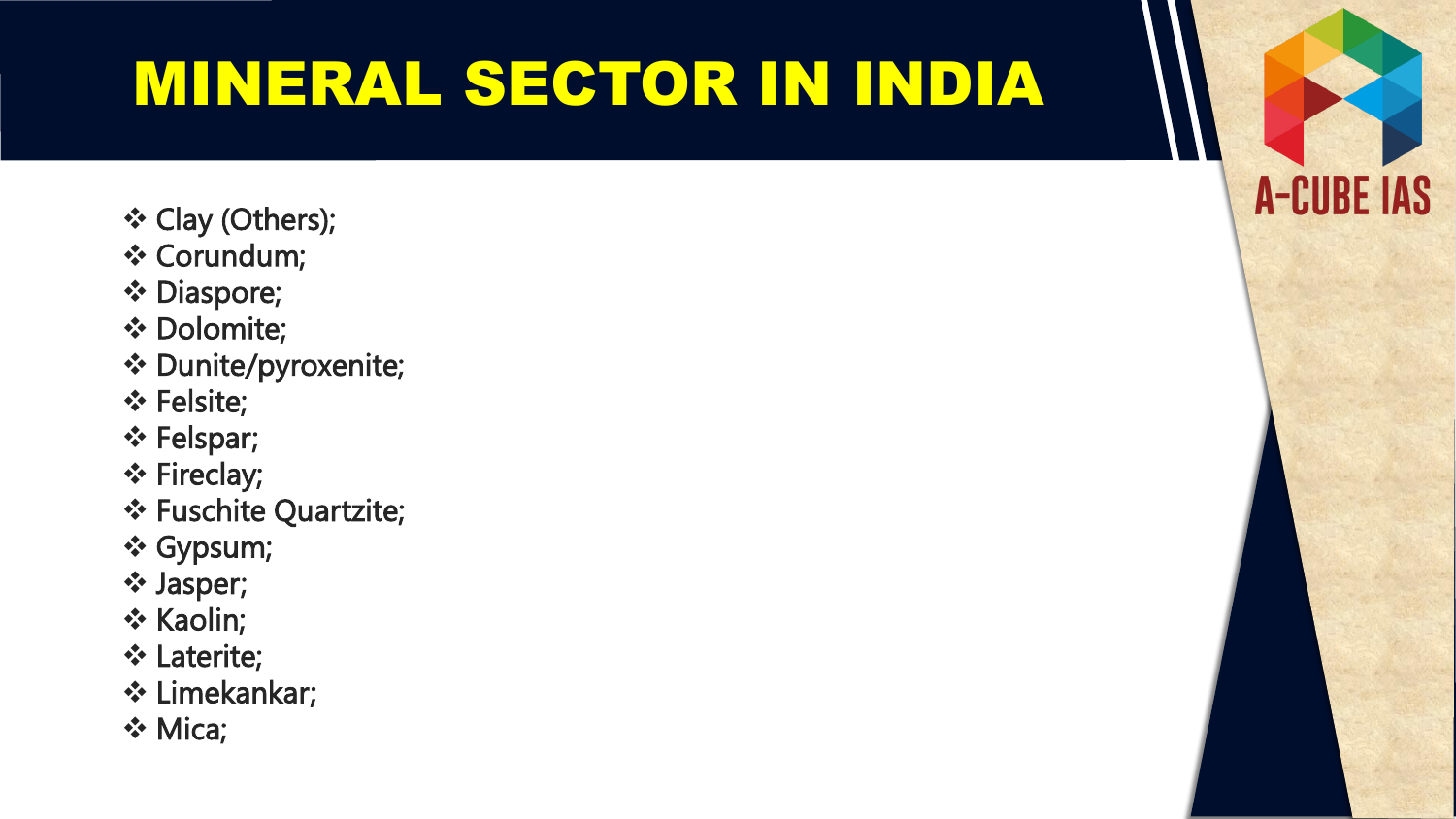$\div$  The power to frame policy and legislation relating to minor minerals is entirely delegated to the State Governments while policy and legislation relating to the major minerals are dealt by the Ministry of Mines under Union /Central Government.

- Various State Governments have indeed prescribed rules for the grant of mineral concessions in respect of minerals classified as minor minerals under the MMDR Act, 1957. Minor Minerals get specified in the schedule appended in Minor Mineral concession Rules issued by States.
- The regulatory and administrative jurisdiction of minor minerals falls under the purview of State governments.
- \* These include the powers to frame rules, prescribe rates of royalty, contribution to District Mineral Foundation, the procedure for grant of mineral concessions, regulation of their mining, control of illegal mining etc.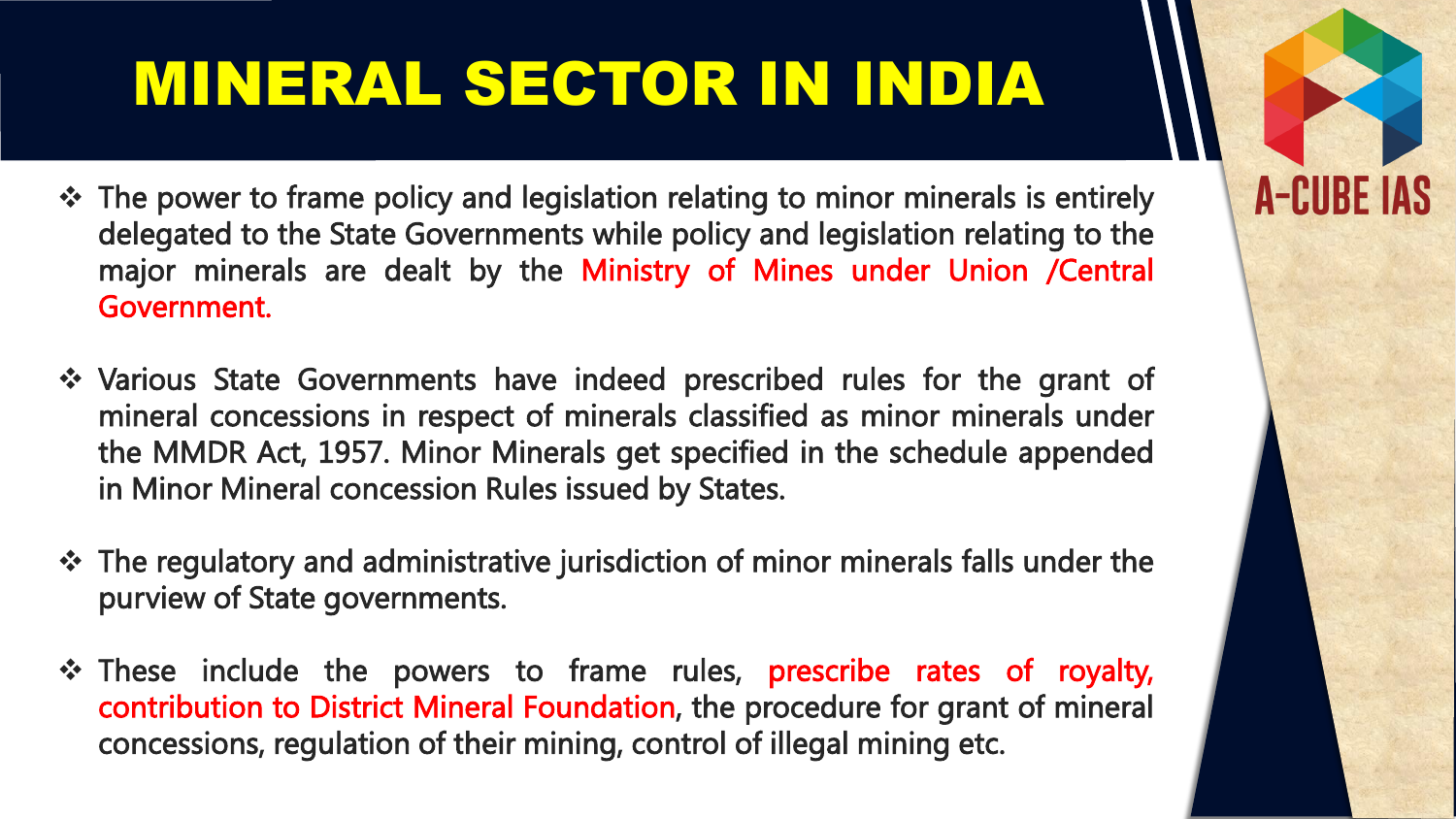\* In the case of major minerals, States substantially regulate and develop minerals subject to provisions of the MMDR Act, and after prior permissions from the central government.

- During 2020-21, mineral production was reported from 32 States / Union Territories of which the bulk of value of mineral production (excluding fuel and atomic minerals) of about 87.40% was confined to 10 States.
- Rajasthan is in leading position, in terms of estimated value of mineral production in the country and had the share of 17.14% in the national output.
- \* Next in order was Odisha with a share of 13.72% followed by Andhra Pradesh (13.32%), Telangana (8.42%), Chhattisgarh (7.84%), Karnataka (6.94%), Madhya Pradesh (6.16%), Gujarat (5.48%), Uttar Pradesh (4.26%) and Maharashtra (4.13%) in the total value of mineral production.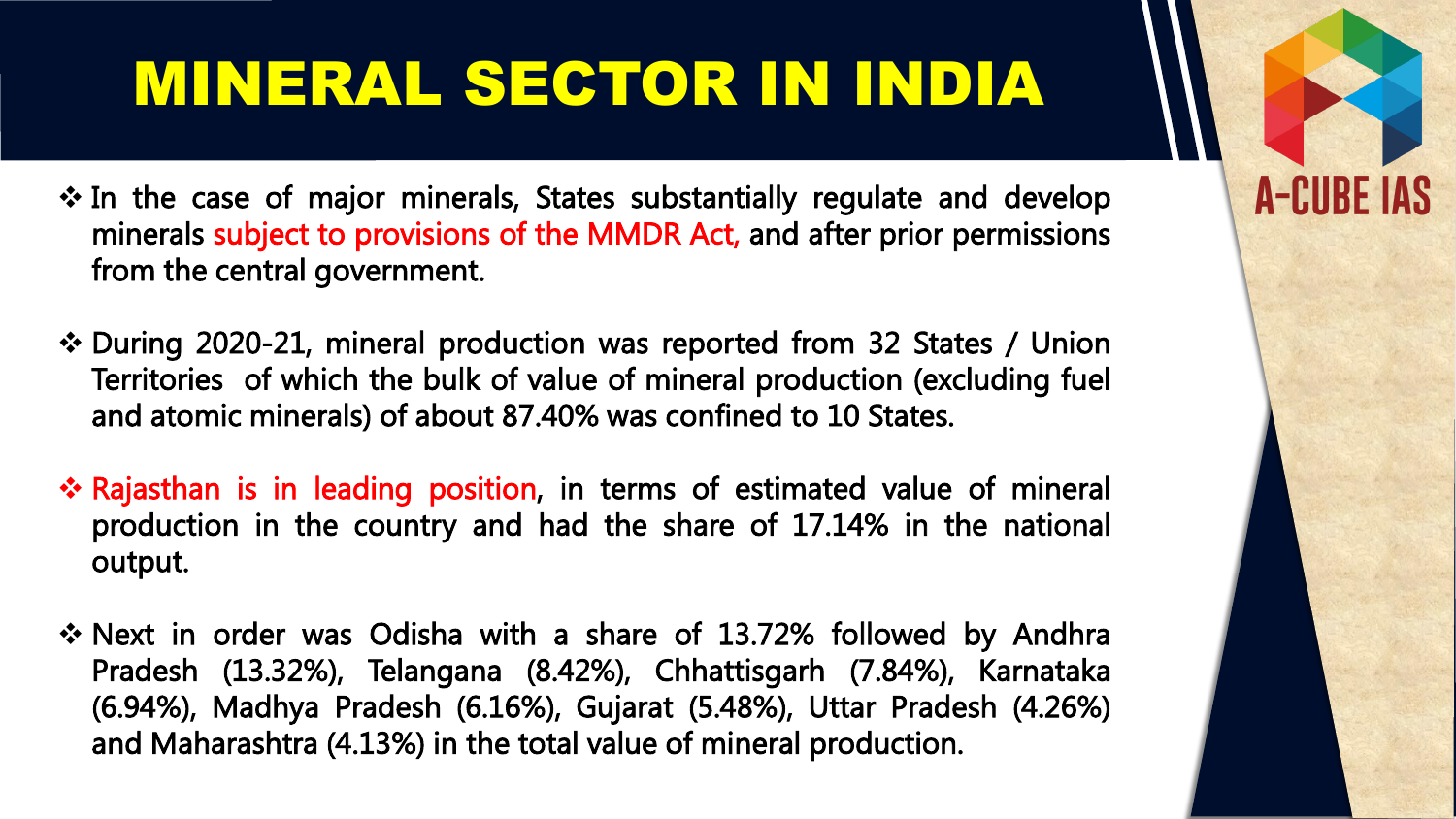States which have indicated major increase in the value of mineral production are Jammu & Kashmir (6.30%), Meghalaya (6.27%), Karnataka (2.53%), Rajasthan (0.50%), etc.

**A-CUBE IAS** 

- Some of the principal mineral producing states recorded decrease in value of mineral production (excluding fuel & atomic minerals) and those include Odisha (44.23%), Jharkhand (15.21%), Chhattisgarh (13.03%), etc.
- The term ordinary sand used in clause (e) of Section-3 of the MMDR Act, 1957 has been further clarified in Rule 70 of the Mineral Concession Rule, 1960. It is stated that sand shall NOT be treated as minor mineral when used for any of the following purposes namely;

(i) purpose of refractory and manufacturer of ceramic,

(ii) metallurgical purposes,

(iii)optical purposes,

(iv) purposes of stowing in coal mines,

(v) for manufacture of silvicrete cement,